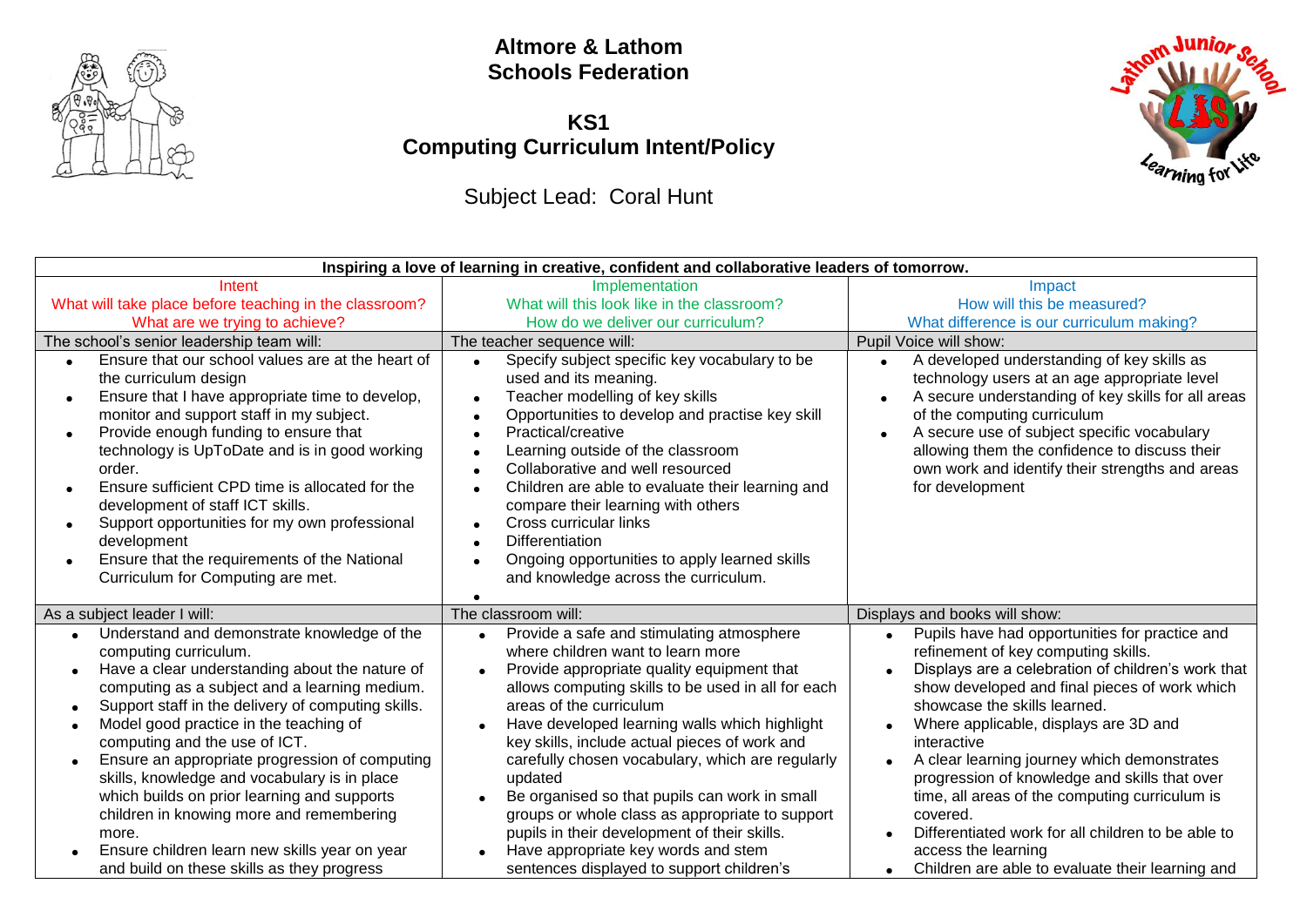

### **Altmore & Lathom Schools Federation**

### **KS1 Computing Curriculum Intent/Policy**



# Subject Lead: Coral Hunt

| through school.<br>Keep up to date with current computing-teaching<br>research and subject development through an<br>appropriate subject body or professional group<br>and disseminate information to colleagues as<br>appropriate.<br>Monitor year group planning and suggest how<br>technology can be used to support outcomes in<br>other curriculum areas.                                                                                                                                                                                                                                                                                                                                                                                                                                                                                                                                                                                                                                                                                                                                               | spoken language.<br>The children will be :<br>Engaged because they are challenged by                                                                                                                                                                                                                                                                                                                                                                                                                                                                                                                                                                                                                                                                                                                                  | compare their learning with others<br>Cross curricular links<br>A varied and engaging curriculum which<br>develops a range of computational<br>understanding and skills.<br>Clear progression of skills in line with<br>expectations set out in the progression grids.                                                                                                                                                                                                                                                                                                                                                          |
|--------------------------------------------------------------------------------------------------------------------------------------------------------------------------------------------------------------------------------------------------------------------------------------------------------------------------------------------------------------------------------------------------------------------------------------------------------------------------------------------------------------------------------------------------------------------------------------------------------------------------------------------------------------------------------------------------------------------------------------------------------------------------------------------------------------------------------------------------------------------------------------------------------------------------------------------------------------------------------------------------------------------------------------------------------------------------------------------------------------|-----------------------------------------------------------------------------------------------------------------------------------------------------------------------------------------------------------------------------------------------------------------------------------------------------------------------------------------------------------------------------------------------------------------------------------------------------------------------------------------------------------------------------------------------------------------------------------------------------------------------------------------------------------------------------------------------------------------------------------------------------------------------------------------------------------------------|---------------------------------------------------------------------------------------------------------------------------------------------------------------------------------------------------------------------------------------------------------------------------------------------------------------------------------------------------------------------------------------------------------------------------------------------------------------------------------------------------------------------------------------------------------------------------------------------------------------------------------|
| Monitor Computing, through observations,                                                                                                                                                                                                                                                                                                                                                                                                                                                                                                                                                                                                                                                                                                                                                                                                                                                                                                                                                                                                                                                                     | the curriculum.                                                                                                                                                                                                                                                                                                                                                                                                                                                                                                                                                                                                                                                                                                                                                                                                       | As the subject leader I will:                                                                                                                                                                                                                                                                                                                                                                                                                                                                                                                                                                                                   |
| learning walks, discussion with staff and<br>children, by checking the medium-term planning<br>to ensure coverage and progression, and<br>through analysis of learners' work<br>Work with technicians to resolve problems and<br>identify future technology requirements.<br>Identify technology needs of staff and plan for<br>appropriate training opportunities.<br>Support subject leaders to develop the use of<br>ICT resources and equipment in their curriculum<br>area.<br>Developing the Computing Policy, in<br>consultation with teachers, the Head teacher<br>and the Governing Body.<br>Keep Acceptable Use Policies up to date.<br>Advising and supporting teachers and support<br>staff in relation to Computing and ICT, including<br>contributing to in-service training.<br>Plan and resource key computing events<br>throughout the year e.g. Hour of Code, Safer<br>Internet Day<br>Purchasing and the organisation of Computing<br>and ICT resources.<br>Keeping up-to-date with developments in<br>Computing teaching and learning, and<br>disseminating information to colleagues as | Resilient learners who overcome barriers<br>and understand their own strengths and<br>areas for development.<br>Able to critique their own work as<br>technology users because they know how to<br>be successful.<br>Safe and happy to explore in computing<br>lessons because they have opportunities to<br>explore their own creative development.<br>Develop computational skills and confidence<br>$\bullet$<br>over time because of careful planning,<br>focussed delivery and time to practise skills.<br>Children will be able to apply the British<br>values of democracy, tolerance, mutual<br>respect, rule of law and liberty when using<br>digital systems.<br>Children will be confident users of<br>technology, able to use it to accomplish a<br>wide variety of goals, both at home and in<br>school. | Celebrate the successes of children through<br>planned school displays<br>Collate evidence over time which evidences that<br>children know more and remember more<br>Monitor that standards in my subject to ensure<br>the outcomes are at the expected standards<br>When applicable, provide CPD support to<br>ensure that the impact of my subject covers a<br>breadth and depth of learning<br>Consider how well our children are prepared for<br>the next stage of their education<br>Ensure all children, including disadvantaged and<br>SEN, have made progress<br>Report to Governors about the above mentioned<br>items |